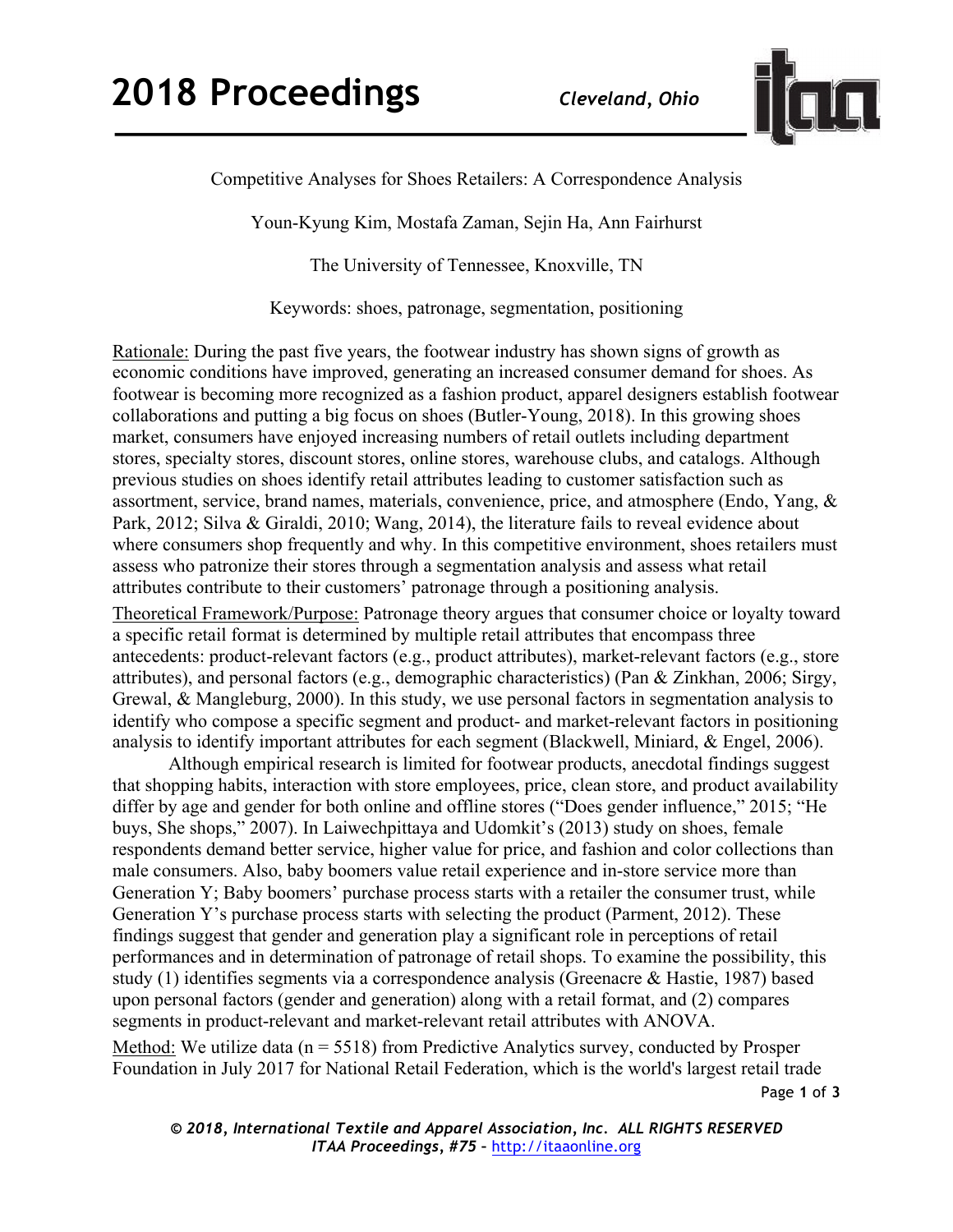association. The largest group consists of female (57.2%), Caucasian (76.4%) and has household income of \$50,000-\$75,000 (22.1%); median age is 45.

Segmentation involves running a correspondence analysis (CA) based on retail format, gender, and generation. Specialty stores (43.33%) is most frequented, followed by department stores (24.16%), discount stores (20.51%), and online stores (12.00%). Warehouse clubs and catalogs are deleted due to low numbers of responses (< 50). Also, the ages are divided into four generations based on Reeve and Oh's (2007) classification: Generation Y (34.92%), Generation X (24.97%), Baby Boomers (33.22%), and Seniors (6.89%). For the positioning analysis, each attribute is coded based on whether it is a reason to shop at a specific shoes retailer format using binary responses  $(1 = "yes"; 0 = "no"$ .



Results: Figure 1 depicts the segmentation result. For Segment 1, Gen Y female and male consumers most frequently shop at specialty stores. Segment 2 is characterized by Gen X females who shop most frequently at discount stores. For Segment 3, male consumers prefer shopping online. For Segment 4, Baby boomer and Senior female and male consumers shop most frequently at department stores. Table

|  |  | $\cdot$ i. Means of Retail Attributes by Segment. ANOVA |  |
|--|--|---------------------------------------------------------|--|
|  |  | <b>Droduct Polougnt Attributor</b>                      |  |

| Price Selection Quality |      | Brands Newest<br>available styles |           |       | Service Promotion      | Store credit Trustworthy |          | No hassle        |
|-------------------------|------|-----------------------------------|-----------|-------|------------------------|--------------------------|----------|------------------|
|                         |      |                                   |           |       |                        | card                     | retailer | return<br>policy |
| 0.66                    | 0.53 | 0.32                              | 0.21      | 0.14  | 0.28                   | 0.03                     | 0.17     | 0.07             |
| 0.44                    | 0.21 | 0.13                              | 0.08      | 0.39  | 0.12                   | 0.05                     | 0.10     | 0.12             |
| 0.75                    | 0.35 | 0.37                              | 0.09      | 0.17  | 0.16                   | 0.06                     | 0.17     | 0.18             |
| 0.70                    | 0.50 | 0.33                              | 0.13      | 0.14  | 0.34                   | 0.18                     | 0.23     | 0.14             |
|                         |      | $9.04$ <sup>***</sup>             | $10.21$ " | 4.64" | $13.01$ <sup>***</sup> | 38.00                    | 6.26     | $10.35$ "        |
|                         |      | 14.22 "21.06"                     |           |       |                        |                          |          |                  |

Regarding the positioning result (Table 1), product attributes (especially price, selection, quality) are more important than market-relevant retailer attributes to all segments. Not surprisingly, price is most important for Segment 2, while other product attributes are relatively unimportant to this segment. This segment also views service as important compared to other segments. To Segment 1, newest styles are more important than to other segments. To Segment 3, selection, brands available, and no hassle return policy are more important than to any other segment. Promotion, store credit card, and trustworthy retailer are more important to Segment 4.

Discussion/Implications: This study identifies four market segments based on retail format, gender, and generation. Both product- and market-relevant retail attributes are crucial in explaining differences across market segments, which yield empirical support for patronage theory. Practically, the results provide footwear retailers a tool for market segmentation, and assist them to develop segment-specific, customized retail marketing strategies. An up-to-date knowledge of key retail attributes critical to target markets can be utilized to develop marketing strategies in the footwear industry. Although we used the existing secondary data based on shoes, further research can repeat this study by specific types of shoes (e.g., dress shoes, athletic shoes).

Page **2** of **3**

*© 2018, International Textile and Apparel Association, Inc. ALL RIGHTS RESERVED ITAA Proceedings, #75 –* <http://itaaonline.org>